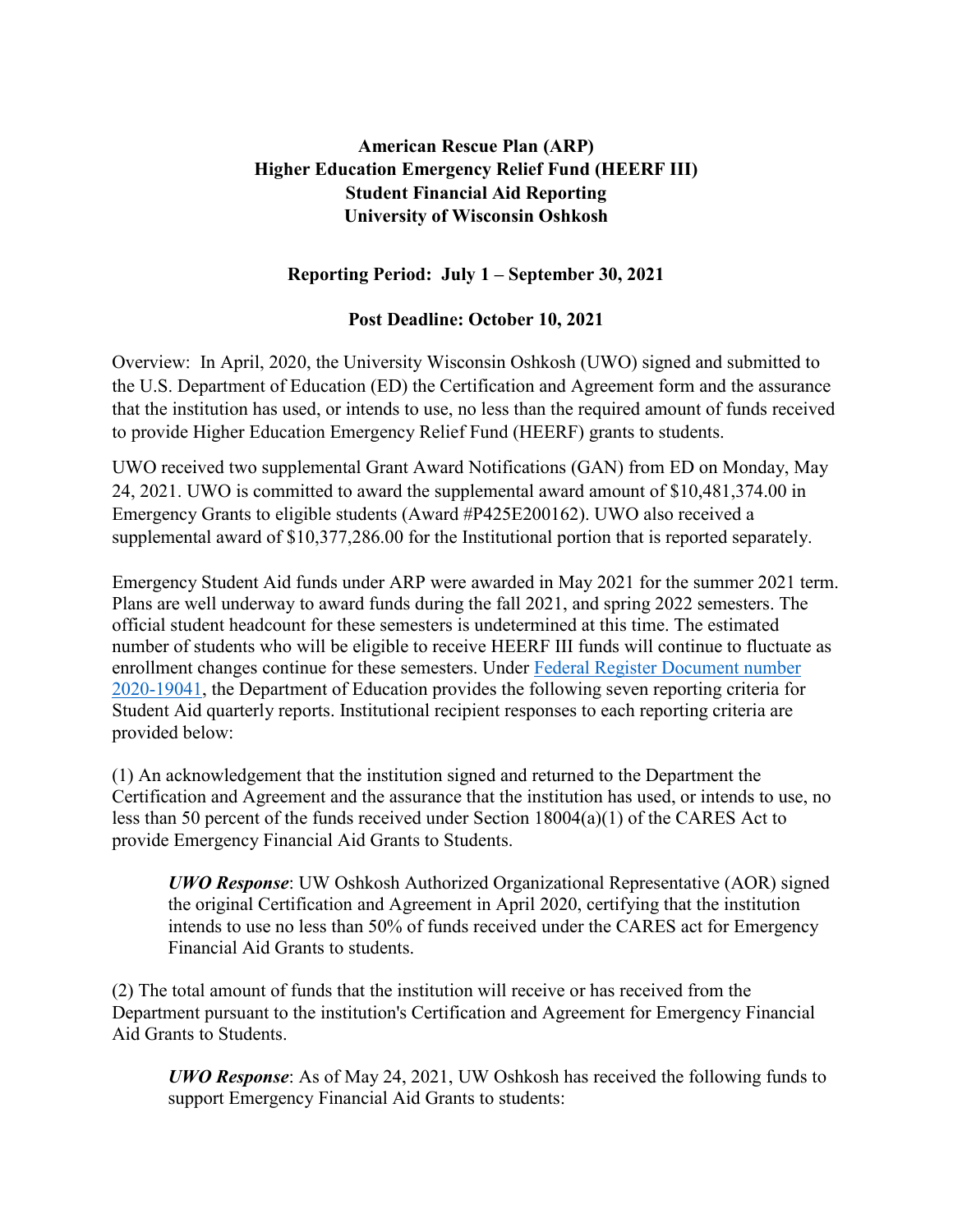CARES, HEERF I, 4/20/2020: \$3,103,881

CRRSAA HEERF II, 1/18/2021: \$3,103,881

ARP, HEERF III, 5/24/2021: \$10,481,374

Total: \$16,689,136

(3) The total amount of Emergency Financial Aid Grants distributed to students under Section 18004(a)(1) of the CARES Act as of the date of submission (i.e., as of the initial report and every calendar quarter thereafter).

*UWO Response:* The total amount of Emergency funding awarded to date is \$7,508,912.00. Specifically for the summer term and the third quarter, the amount awarded was \$1,301,150.00.

(4) The estimated total number of students at the institution eligible to participate in programs under Section 484 in Title IV of the Higher Education Act of 1965 and thus eligible to receive Emergency Financial Aid Grants to Students under Section 18004(a)(1) of the CARES Act.[1]

*UWO Response*: A total of 2,189 students were eligible to receive the HEERF III funding for the summer term. This represented all students who were eligible for the funding during this period.

(5) The total number of students who have received an Emergency Financial Aid Grant to students under Section 18004(a)(1) of the CARES Act.

*UWO Response:* A total of 8,463 students have received HEERF funding to date. For the summer term, there were 2,189 students who received the HEERF funding.

(6) The method(s) used by the institution to determine which students receive Emergency Financial Aid Grants and how much they would receive under Section 18004(a)(1) of the CARES Act.

*UWO Response*: For the summer term, we looked at students with exceptional need as determined by the results of filing the FAFSA. We established tiers of eligibility based on EFC ranges. The students who demonstrated a greater need were given larger amounts of funding. Those who didn't file the FAFSA were assisted with HEERF funding as well.

(7) Any instructions, directions, or guidance provided by the institution to students concerning the Emergency Financial Aid Grants.

*UWO Response:* For the summer term, students didn't have to do anything to receive the HEERF funding. Our plan was to award all students who were enrolled for the